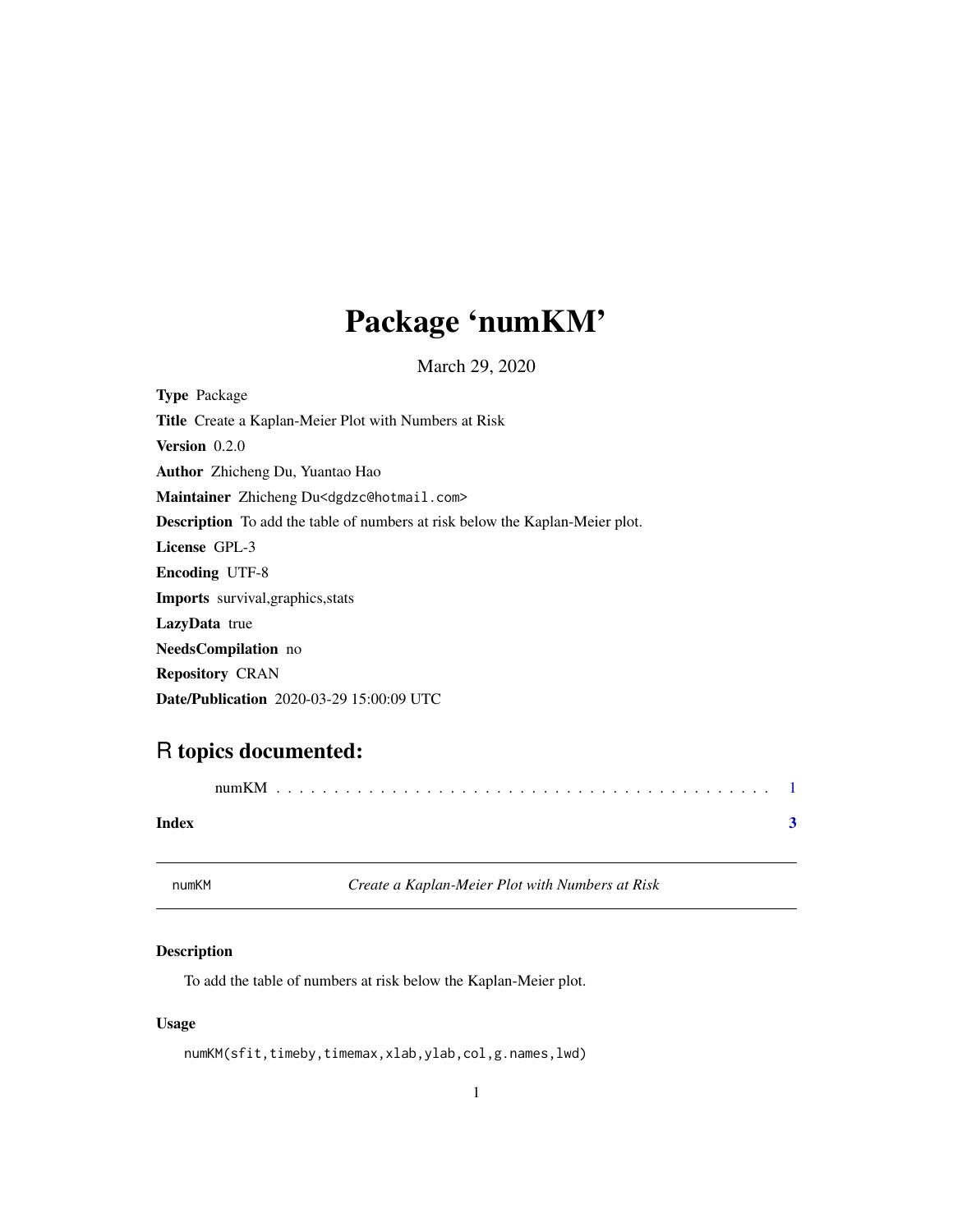#### Arguments

| sfit    | an object of survfit $()$                                             |
|---------|-----------------------------------------------------------------------|
| timeby  | integer, the interval butween every ticks at the x axis               |
| timemax | (optional) integer, the upper limit of the x axis                     |
| xlab    | character, a title for the x axis                                     |
| ylab    | character, a title for the y axis                                     |
| col     | (optional) vector of integer or character, the colours for each group |
| g.names | vector of character, the names for each group                         |
| lwd     | (optional) integer, the line width                                    |
|         |                                                                       |

#### Value

| plot | a Kaplan-Meier plot with numbers at risk |  |
|------|------------------------------------------|--|
|------|------------------------------------------|--|

#### Note

Please feel free to contact us, if you have any advice and find any bug! Version 0.2.0: add the "timemax" and "lwd" arguments.

#### Author(s)

Zhicheng Du<dgdzc@hotmail.com>, Yuantao Hao<haoyt@mail.sysu.edu.cn>

#### Examples

```
require("survival")
data(colon)
fit <- survfit(Surv(time,status)~rx, data=colon)
numKM(sfit=fit,timeby=500)
```